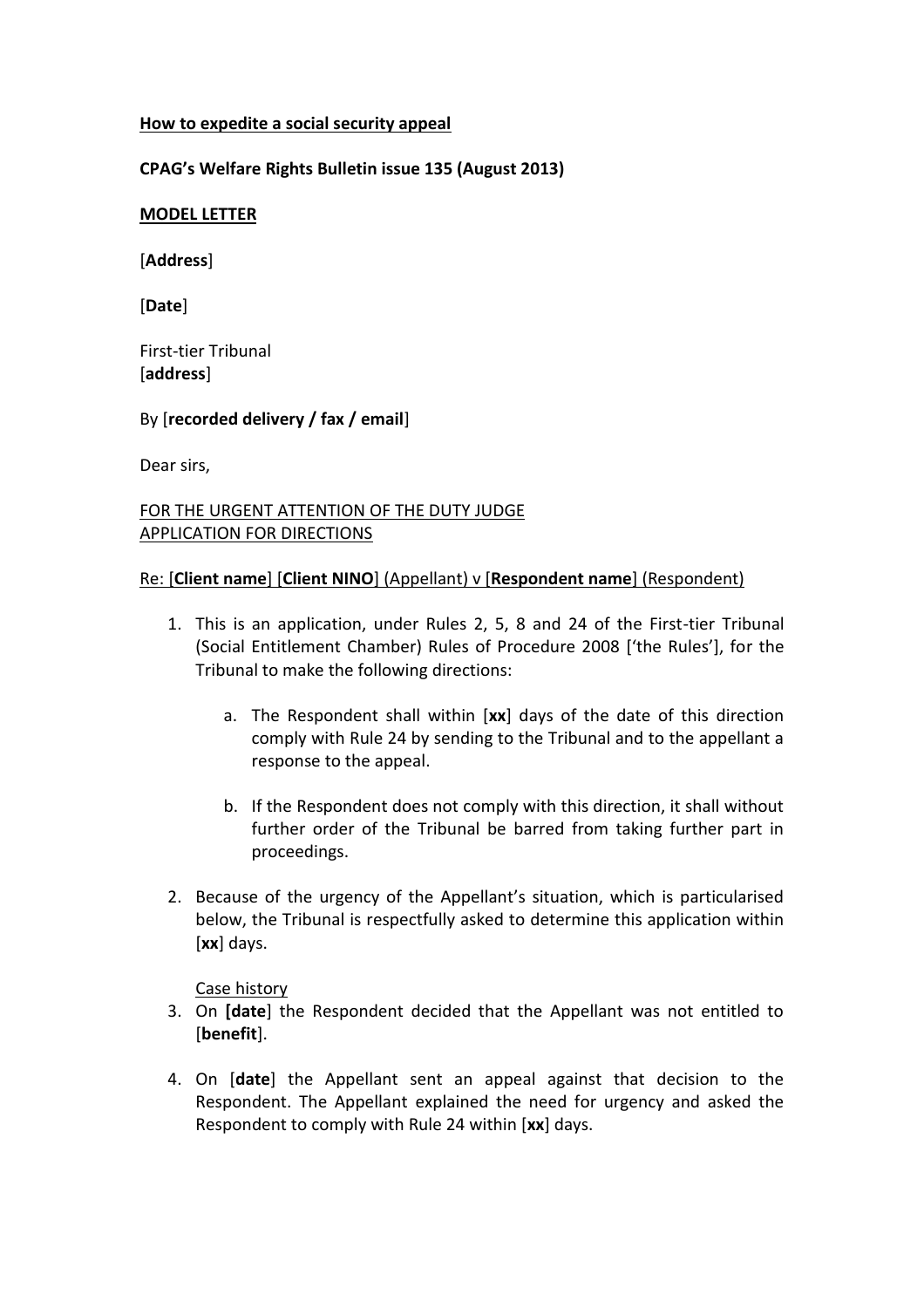- 5. On [**date**] the Appellant wrote to the Respondent reiterating the need for urgency and stating that unless Rule 24 was complied with within [**xx**] days the Tribunal would be asked to direct the Respondent to make a response.
- 6. Upon receiving an appeal, Rule 24 requires the Respondent to send its response to the Tribunal and the Appellant as soon as reasonably practicable. The Respondent has not given any explanation for the delay or produced any evidence of why it has not yet been reasonably practicable to send a response to the Tribunal.

## Jurisdiction

7. The Tribunal has the power to issue directions before it has administratively been notified by a respondent of the existence of an appeal: *FH v Manchester City Council* (HB) [2010] UKUT 43 (AAC) and *Social Security Decision* R(H) 1/07.

## Fair and just to make direction sought

- 8. The overriding objective of the Rules is to enable the Tribunal to deal with cases fairly and justly: Rule 2(1). This, in particular, includes:
	- a. dealing with the case in ways which are proportionate to the importance of the case: Rule 2(2)(a); and
	- b. avoiding delay, so far as compatible with proper consideration of the issues: Rule 2(2)(e).
- 9. It is submitted that the following factors demonstrate that it would be fair and just in the circumstances to make the direction sought:
	- a. the prompt resolution of this appeal is of exceptional importance to the Appellant, and the delay is causing the Appellant hardship because:
		- i. the benefit in question constitutes [**all/most**] of the Appellant's income [**insert details**]. As the Court of Appeal said in *Wiles v Social Security Commissioner* [2010] EWCA Civ 258, §46-47, such decisions

directly affect… access to the most fundamental necessities of life… [and] may be of fundamental importance [to a claimant]… making the difference between a reasonable life and a life of destitution;

ii. non-payment of the benefit means the Appellant risks homelessness [**insert details – especially relevant in HB appeals where the appellant has a private landlord**];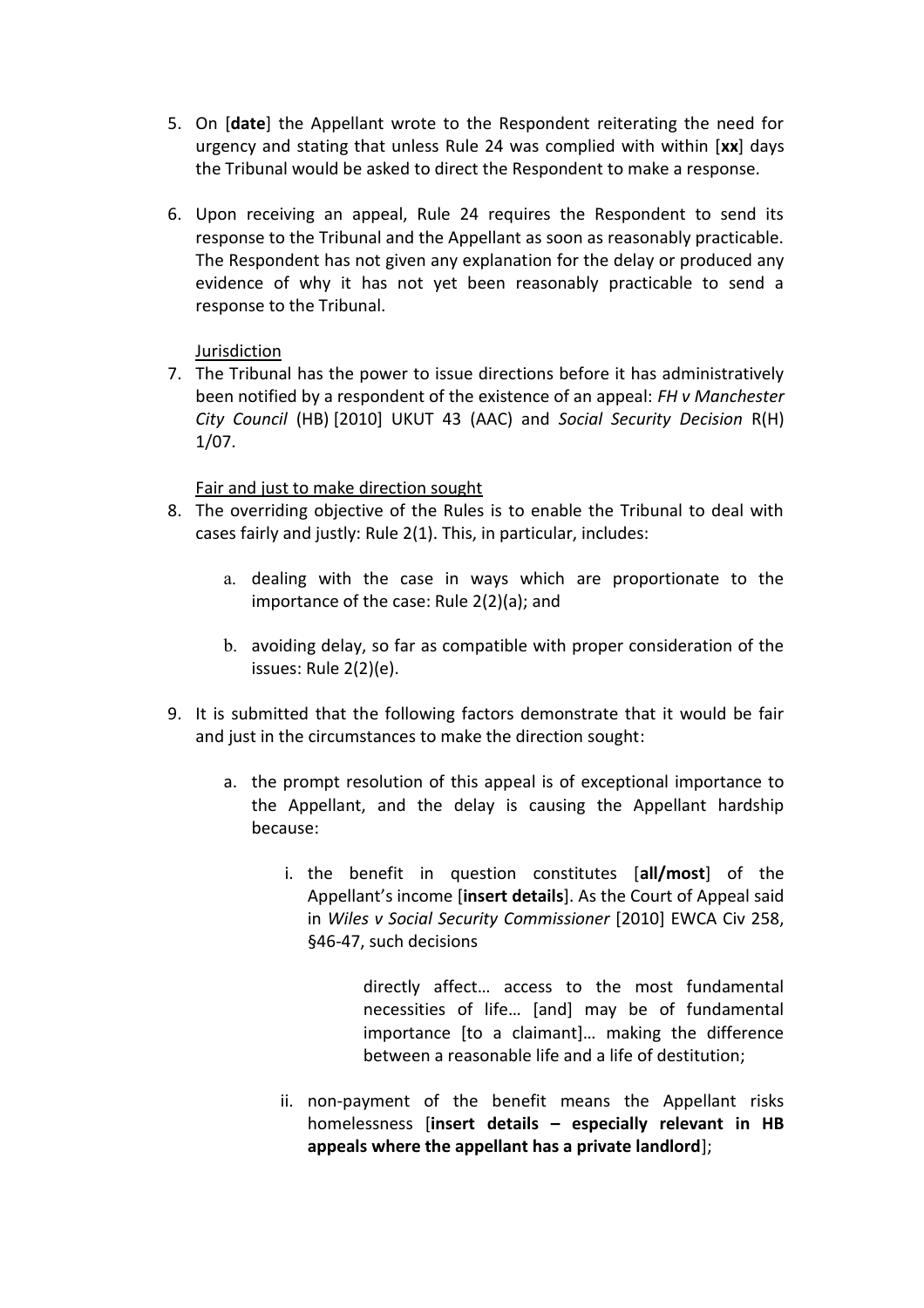- iii. non-payment of the benefit means the Appellant cannot buy necessary services [**insert details – for example, if the Appellant has to pay for the services of a carer**];
- iv. the appellant [**and/or his family**] can be described as particularly vulnerable because [**insert details – eg disability, especially any health problem exacerbated by the uncertainty of delayed appeal proceedings**];
- v. the appellant has children aged [**xx**] whose interests are endangered by the delay [**insert details**];
- vi. the Appellant cannot rely on alternative resources because [**insert details - eg he has no family able to support him, he has been turned down for a crisis loan, there is no nearby food bank**];
- b. the Appellant has a strong case [**insert details**];
- c. the Appellant has attempted to persuade the Respondent to reconsider his decision so as to avoid the need for a Tribunal hearing but the Respondent has not made any reasoned response [**insert details**];
- d. as indicated above, the Appellant has attempted to persuade the Respondent to comply with Rule 24 without the need for a direction from the Tribunal, but the Respondent has not made any reasoned response;
- e. the Respondent has not, despite requests to do so, produced any evidence or explanation for why it has not despite the passage of [**xx**] weeks been reasonably practicable to make a response;
- 10. Enclosed with this application are the following documents:
	- a. the Appellant's notice of appeal;
	- b. the letter sent to the Respondent asking for the appeal to be dealt with urgently;
	- c. the reminder letter sent to the Respondent warning that the next step would be this application for a direction from the Tribunal;
	- d. [**evidence substantiating any assertion that the Appellant has a strong case**];